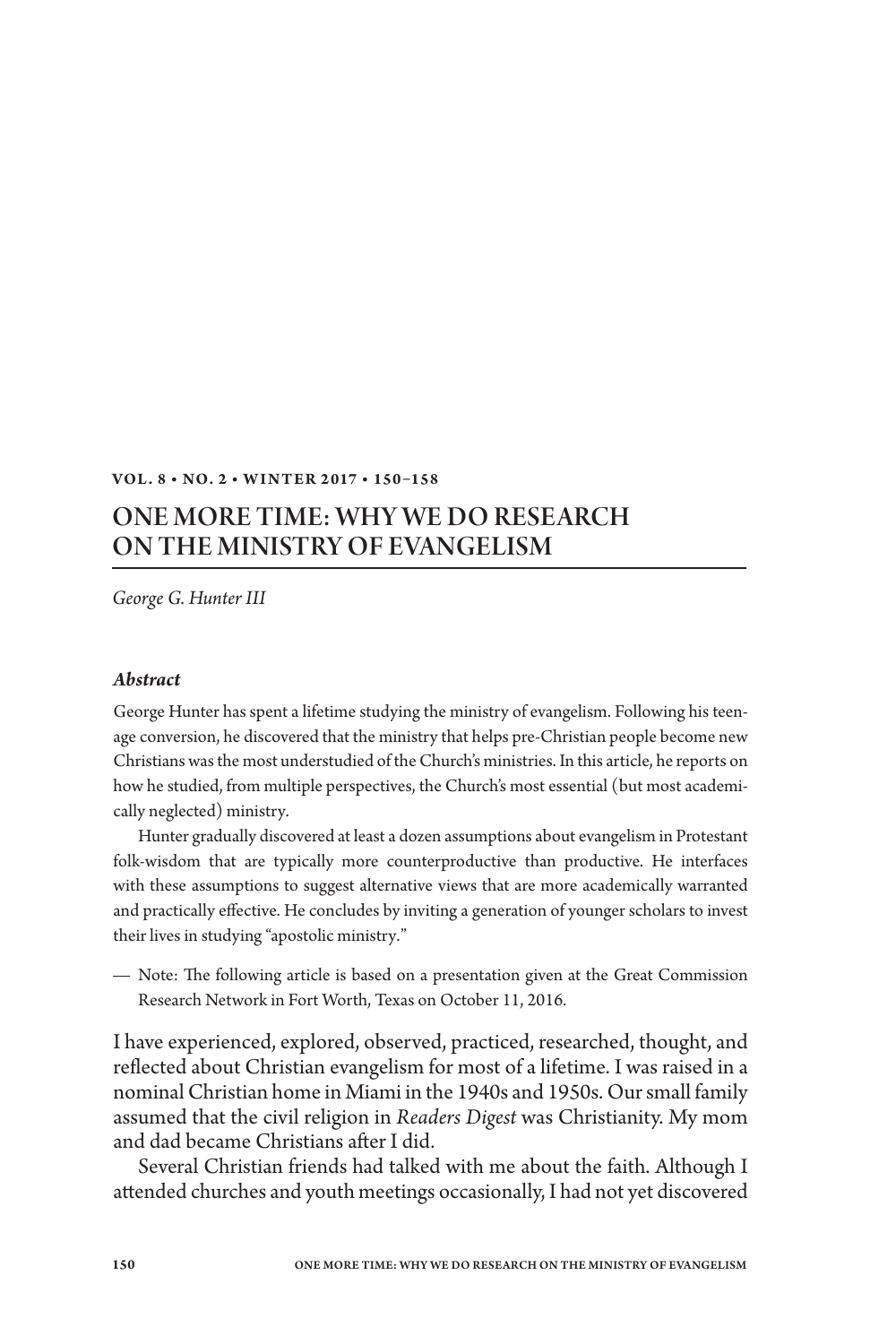faith. Then, in the summer of 1955, I attended the international Key Club convention in Detroit. For the program one evening, the actor Gregory Wolcott—bearded, sandaled, and robed in ancient Galilean attire—delivered the Sermon on the Mount in the original King James English!

Somewhere in Matthew 6, I sensed the presence of God. After the program, the Presence accompanied me to my hotel room. In the Gideon Bible next to the telephone, I somehow found the Sermon on the Mount. I fell asleep that night reading and rereading Matthew 5–7, still aware of the Presence.

Overnight, I became the most proactive seeker I have ever met. I found several people at the convention who were known to be Christians, and they recognized and encouraged what was happening within me.

When I returned home to Miami, I visited the four churches in our community. Three of the churches were not interested (or interesting). However, the Fulford Methodist Church welcomed me "home." That fall and winter, they loved, taught, and coached me, and then my mom and dad, into the life of the kingdom. Within months, we reached some of my friends, some of their friends, and some of my parents' friends.

Fulford church taught me three things that especially rooted me. First, the gospel is not just one thing. It is a gospel of forgiveness, justification, redemption, reconciliation, salvation, the kingdom, the new covenant, the new Israel, the new life, eternal life, and more. Second, I started studying the Scriptures and learning verses and passages by heart, and I discovered John Wesley and other reformers. Third, I learned that Fulford church's desire to reach, welcome, and minister to pre-Christian people was normal Christianity. The gospel is, after all, entrusted to the church for the sake of people who are not yet followers of the Way.

When I experienced my second birth that autumn, like Charles Wesley of old, something came with it. When Charles Wesley and his brother John both experienced justification on the same night, May 24 in 1738, Charles also experienced the gift of hymn writing. He wrote his first hymn that night; he was to write over six thousand more.

I am no poet or hymn writer, but I received another gift. My mind, after seventeen years of underachievement, was switched to "on"; I became an intellectual. Within weeks, the people in my high school who were bound for Ivy League schools included me as a peer.

Since I was a new Christian, and was pulling and praying for friends to become followers of Christ, I wanted to know more about evangelism. That was when I made my first serious intellectual discovery. Virtually no one was engaged in serious thinking about Christian evangelism.

Furthermore, I could find no serious useful literature to help me make sense of how to reach new people. I found good literature for ministries like preaching, worship, Christian education, and pastoral care and counseling, but not much on evangelism—the one ministry for which the risen Lord had especially commissioned his church.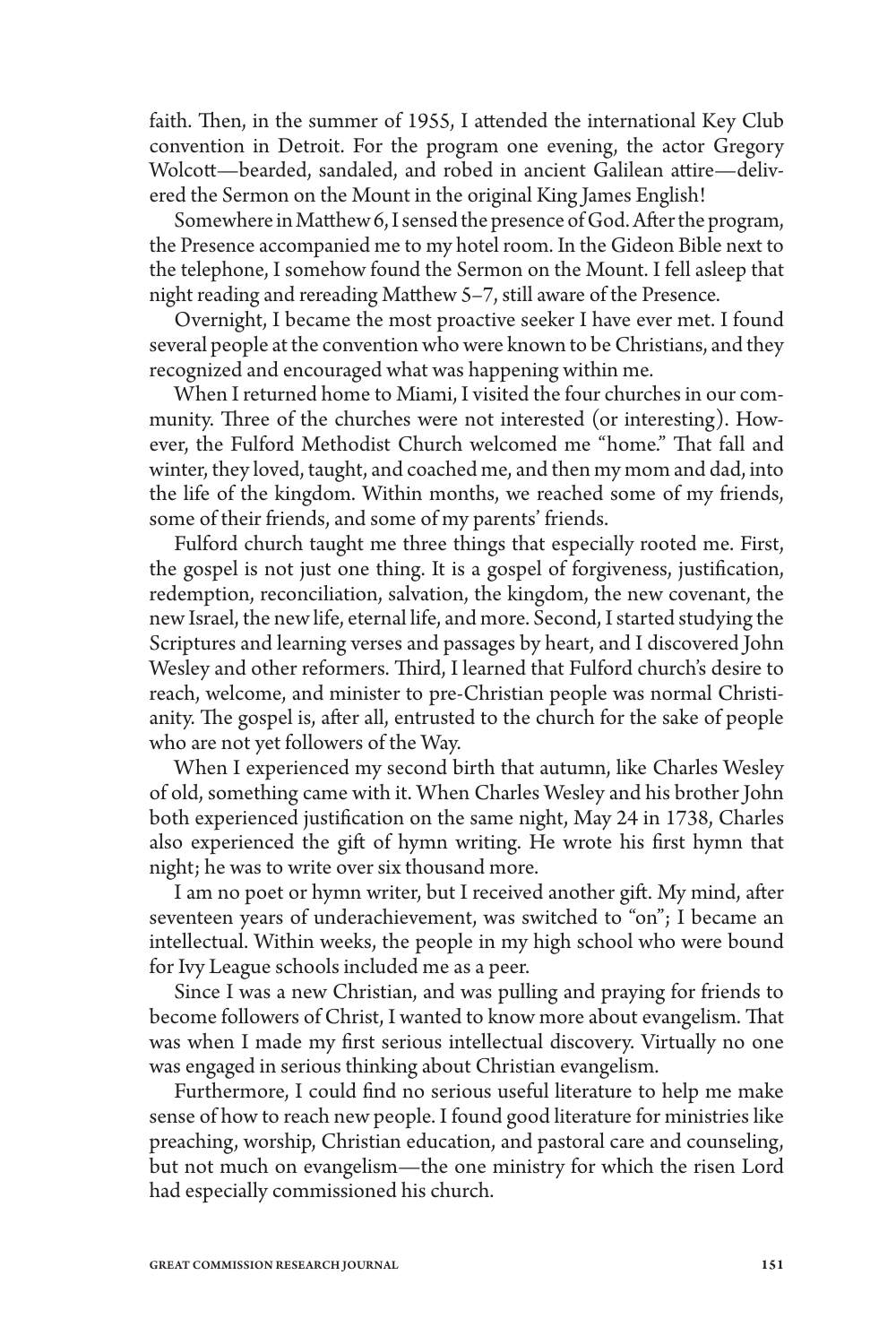It took some digging to discover why the study of the Great Commission was the great omission. Virtually everyone assumed that they already understood it, but their assumptions varied. You schedule a revival. Or you bring in Billy Graham to lead a crusade. Or you preach on the radio. Or you pass out gospel tracts. Or you visit house-to-house, two-by-two. Or you present "the Roman Road." Or you invite people to church.

Many Christians who "knew" how it is done added that they, however, were not wired to do "that sort of thing." I learned that no denomination has escaped this escape. In 1975, at a Baptist gathering, I heard, "We all read a book by Truett; now we know how, but we still don't do it!"

I was least impressed by the "architectural evangelism" of the 1950s. Thousands of churches put up new facilities, stating, "If you build it, they will come."

I was most impressed by the Sunday evening service that was the last institutionalized outreach expression of many churches. The Sunday evening agenda was introductory Christianity; the service and the attire were casual, and the music was inspired. Seekers were invited to attend, to inquire, to pray, to commit. I received Christ one of those evenings in October of 1955.

Four decades later, in 1995, I was amused by the controversy then swirling around Willow Creek "seeker services." Essentially, Willow Creek had only updated the old begin-where-they-are seeker-friendly Sunday evening service and rescheduled it for when the most seekers might come.

Gradually but persistently, I became a scholar wannabe in evangelization. I hoped to study evangelism in divinity school, but my seminary had no curriculum in the field; maybe because there was no such academic field. (The seminary reminded me of a medical school with no curriculum in obstetrics!)

However, I spent the summer of 1962 in ministry to the people at Muscle Beach in Southern California. That experience birthed my obsession with communicating the Christian gospel to "secular" people—roughly defined as the offspring of the secularization of the West, with no Christian memory, who often cannot tell you the name of the church their grandparents stayed away from, who have no idea what we Christians are talking about.

God rubbed my face in secularity that summer. Now with a special heart for secular people, I gradually discovered that any renaissance in "apostolic ministry" would be informed by Scripture and theology, AND by insights from wider learning. (St. Augustine was the Christian movement's interdisciplinary pioneer. He "plundered the Egyptians for their gold" by adapting Cicero's rhetorical theory to inform Christian preaching.)<sup>1</sup>

<sup>1</sup> Augustine's treatise on preaching, *De Doctrina Christiana*, was the most influential book on preaching for over a thousand years. It remains on anyone's "top ten" list.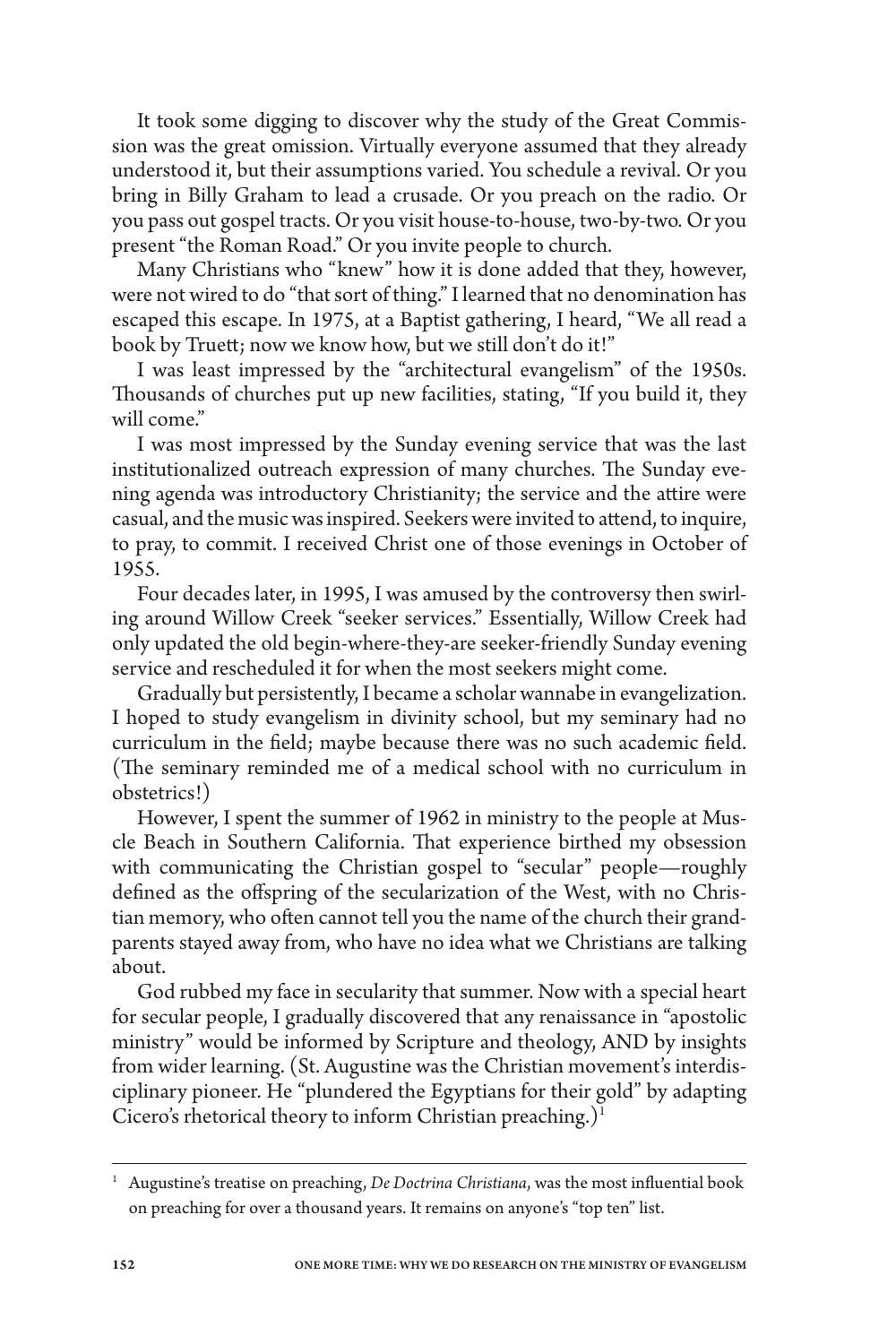I did a PhD in Communication Studies at Northwestern, where I read sources in Greek and Roman classics, history, rhetorical theory, cultural anthropology, psychology, social psychology, semantics, social movement studies, and other stimulating literatures. In the process, I developed the confidence to tackle, and make sense of, about any literature. I wrote my dissertation on the communication of Christianity's message to secular populations in England.<sup>2</sup>

I became convinced that evangelism should and could be studied and taught as an academic subject. Providence brought me in contact with perhaps the first "mainline"<sup>3</sup> seminary to reach a similar conclusion. I taught in a new chair of evangelism at the Perkins School of Theology at SMU. In those years, I added Sociology of Religion and Psychology of Religion to my reading list, and I discovered Donald McGavran and his Church Growth school of thought. Since McGavran was asking many of the same questions I was, and was many miles ahead of me, I learned all I could from him.4

I then led the evangelism staff for my denomination for six years. In those years, Michael Green's *Evangelism in the Early Church* came out; I resolved to study more of the history of evangelization.<sup>5</sup> Meanwhile, I was also doing field research—interviewing converts, studying the rare Christian advocates that I could find who were engaging pre-Christian populations, and studying churches that were discipling new people in significant numbers.<sup>6</sup>

<sup>2</sup> I continued such research in the years that followed and eventually wrote, *How To Reach Secular People* (Abingdon, 1992). My later project, *Should We Change Our Game Plan? From Traditional or Contemporary to Missional and Strategic* (Abingdon, 2013), updated and advanced our thought about understanding secularity and reaching secular populations.

<sup>&</sup>lt;sup>3</sup> Southern and Southwestern Baptist seminaries, as well as Asbury and Fuller, were offering courses by this time—drawing mainly from Scripture and the history of their respective ecclesial traditions.

<sup>&</sup>lt;sup>4</sup> The Contagious Congregation: Frontiers in Evangelism and Church Growth (Abingdon, 1979) was my first attempt to express this lore in print. McGavran and I then coauthored, *Church Growth: Strategies That Work* (Abingdon, 1980). Among my later books, perhaps *To Spread the Power: Church Growth in the Wesleyan Spirit* (Abingdon, 1987) and *The Apostolic Congregation: Church Growth Reconceived for a New Generation* (Abingdon, 2009) may be my most enduring contributions to this line of thought. *Should We Change Our Game Plan?* commended more generally a strategic perspective for a congregation's mission.

<sup>5</sup> *To Spread the Power: Church Growth in the Wesleyan Spirit* and *The Celtic Way of Evangelism: How Christianity Can Reach the West . . . Again* (Abingdon, 2000, revised edition 2010) show how we can inform a more strategic and effective future by mining insights from the strategic geniuses of Christianity's past.

<sup>6</sup> *How to Reach Secular People* and especially *Church for the Unchurched* (Abingdon, 1996) are rooted in this field research, and *Radical Outreach: The Recovery of Apostolic Ministry and Evangelism* (Abingdon, 2003) is informed by biblical, historical, and field research.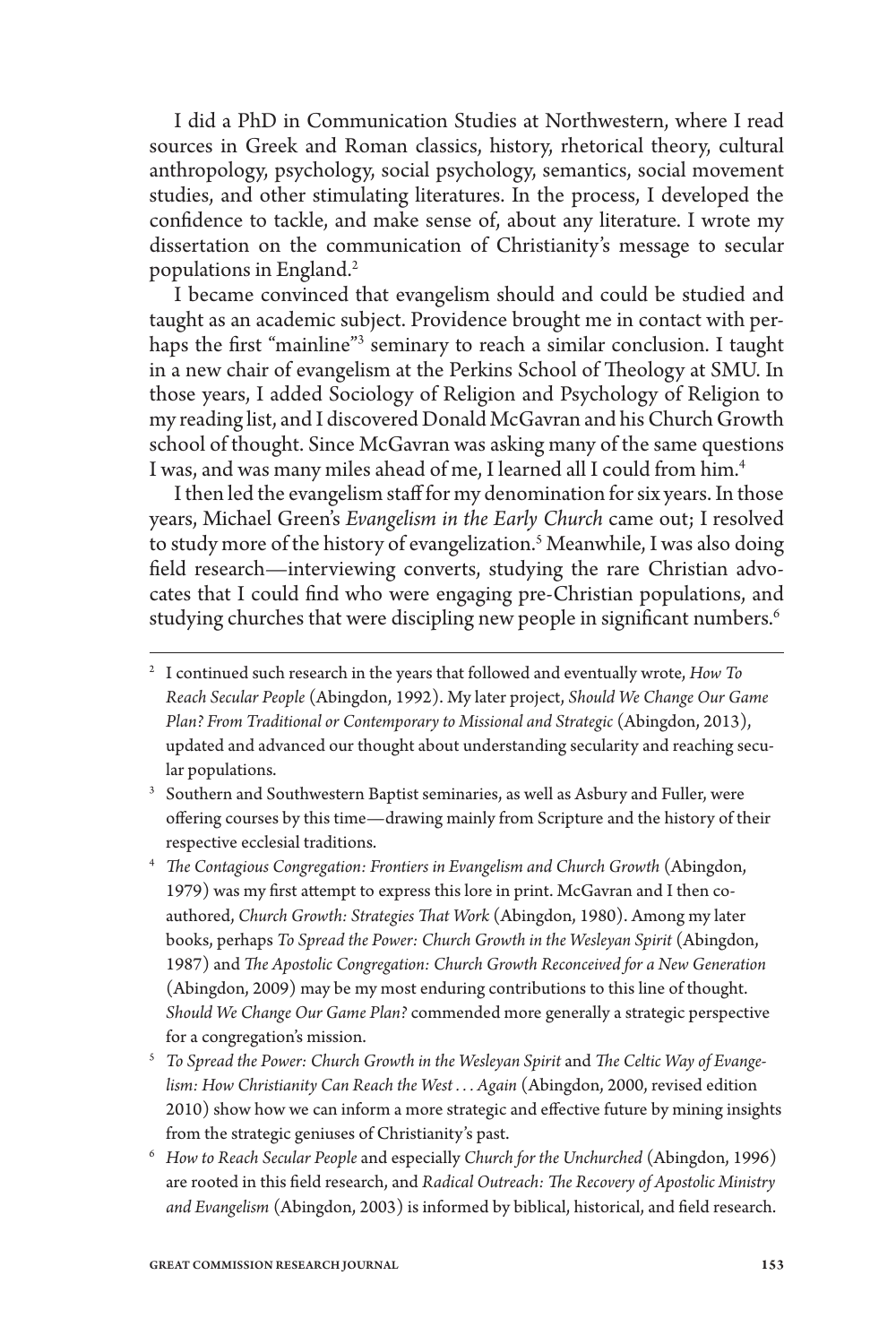I then taught in the School of World Mission and Evangelism at Asbury Seminary, as founding dean for 18 years, then as distinguished professor for 10 years, before taking "early retirement" at age 73. In those years, I continued some of the prior studies, such as the history and the social movement studies, while also absorbing the growing literature in conversion theory, intercultural communication, and the leadership of organizations and movements.<sup>7</sup>

Since 1979, I have published over twenty books, but I cannot pretend to have achieved anything within light years of completion. The world changes, and new literatures proliferate. Since one cannot read everything, I learned to read the normative (and readable) sources. Even so, I never got to some literatures; I know next to nothing, for instance, out of the considerable Roman Catholic literature on evangelization.

For many years, I have known that this intellectual challenge is too much for any one lifetime persistent student. There is too much to read, too much field data to gather, and the communication of Christianity to secular populations and to different cultures is a complex challenge. In the 1970s, I founded The Academy for Evangelism and, in the 1980s (as Pete Wagner's co-pilot), The American Society for Church Growth. Great Commission research and reflection became more of a team game.

In the face of the challenge's complexity, however, most church leaders are more clueless than they know. They seem to rely only on denominational folk wisdom; they *assume* they already know how people become new Christians, and they navigate their church's future even more from assumptions than convictions.

The Christian Movement cannot fulfill its calling in the next generation on folk wisdom alone. We must love the Lord of the harvest with our minds, as well as our hearts. Increasingly, the knowledge-leaders who pay the intellectual price will inform the church's effective outreach.

In this space, I cannot do justice to what I think we have learned so far, but let me state a dozen evangelical assumptions that I have often discovered and what an informed response to each might be.

- 1. Many church leaders seem to assume a very limited goal for people. They want to recruit a new member now, who will then go to heaven in God's good time. Actually, the Scriptures are clear that God calls lost people to enormously more than that. It is written, "Our eyes
- <sup>7</sup> *Leading and Managing a Growing Church* (Abingdon, 2000) applied management studies to church leadership. It turned out to be the worst titled of my books. It demonstrates how churches, when effectively led and managed, experience growth. (Many people saw the title and assumed that the book was only for church leaders whose church was already growing!) *The Recovery of a Contagious Methodist Movement* (Abingdon, 2011) is informed by some of the more useful perspectives from social movement studies.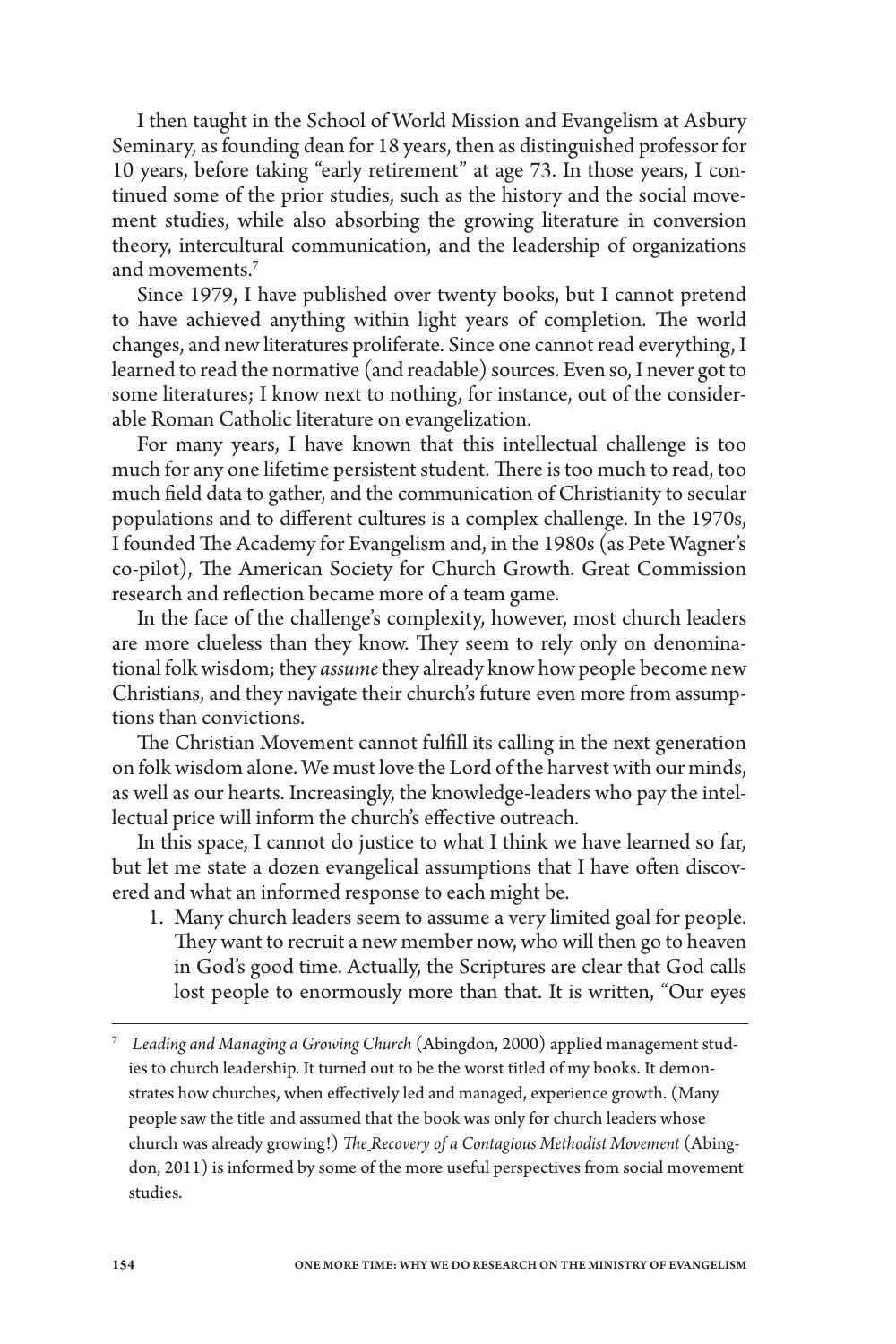have not seen, our ears have not heard, and our hearts have never imagined, all that God has in mind for those who love Him."

- 2. Many mission leaders seem to assume that the goal is to establish a loving presence among a population and to indigenize (or contextualize) the faith's expression for them. Actually, that should not be the goal but a necessary means. Presence and contextualization are prerequisites for reaching a people; the mission has only adapted enough to make the gospel a live option among them.
- 3. Many Christians assume that we reach and convert people by preaching, witnessing, or testifying "at" them. Actually, the ministry of multiple two-way conversations is much more reproductive than a one-time, one-way presentation, and, as they become open, we include God in the conversation.
- 4. Many Christians shrink from apostolic ministry because they perceive the responsibility as too much, like "It's all up to us." Actually, we are merely the Holy Spirit's junior partners.
- 5. Other Christians assume that it is all up to God; we can only pray for lost people to be found. Actually, as Charles G. Finney rediscovered, we are called to discover and employ the "means" through which God works.
- 6. Still other Christians assume that evangelism is the pastor's job. Actually, laypeople have many more contacts in the community and more credibility than the pastor does, and they are called to reach across their networks. Moreover, when the pastor does win people, they often do not really join the church. They join the pastor!
- 7. Many church leaders believe that their outreach should target the "winners" in the community and the people most like the people we already have. Actually, the targeting of a local society's influencers is a proven strategy, but the focus on "people like us" can overlook some important history. The "Judaizers" within the early Christian movement thought that only culturally-Jewish people were fit candidates for becoming Christians; but Gentiles became disciples in Antioch, and Paul convinced the movement that this was God's will. Again, by the third or fourth century, the church assumed that only people who were "civilized" (urban, Roman speaking, Roman cultured) people could become Christians. St. Martin of Tours, however, demonstrated that rural populations could be reached, and St. Patrick demonstrated that "barbarians" could be reached.<sup>8</sup>

 Churches should, of course, find and invite the people who are like the church members, because we already know how to serve those people. However, a congregation in mission is called to look

<sup>8</sup> My *Celtic Way of Evangelism* draws from this early history to reveal ways to reach the post-modern "new barbarians" that now populate Western societies.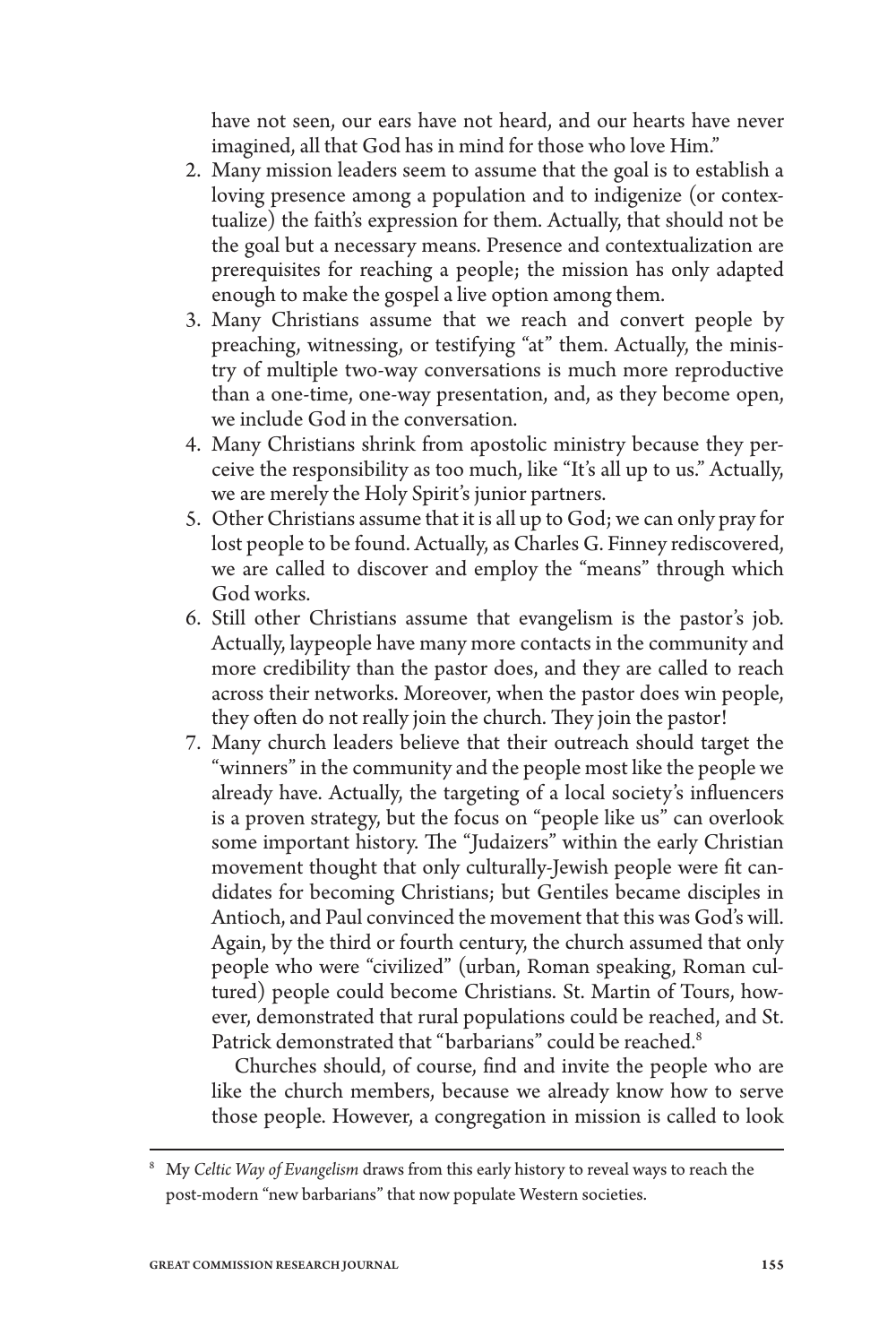past the winners and the people like us for no more profound reason than Christianity has demonstrated that it can reach any and all people groups, and Christian ministry mediates a Power than can transform "losers" into "winners."

- 8. Most groups of Christian leaders assume that "they" will become Christians like "we" did. Actually, lost people who need to be found come from many different backgrounds, with different cultures, needs, issues, and points of contact, and they will usually become Christians in somewhat different ways.
- 9. Many Christian leaders assume that the church will reach new people when it finds and adopts the right evangelism program. I used to assume this; I was wrong. Actually, evangelism's effectiveness substantially depends on how the church does almost everything—from parking, planning, programs, preaching, people skills, and pastoral care, to hospitality, catechesis, spiritual formation, liturgical life, music, small groups, lay ministries, and children's, youth, and seniors ministries, and much more, as well as the local church's involvement in wider concerns—like community relations, social justice, and world mission. At least a hundred known issues influence the church's outreach, so one cannot really study and teach evangelism as a sequestered ministry.
- 10. Many church leaders who believe in evangelism assume that it is a priority but only one of a dozen or so equal priorities. Actually, reaching and discipling new people should be a church's top priority, if for no other reason than expanding the ranks of committed disciples is the only way to expand and multiply the many ministries that the church is called to fulfill.
- 11. Many Christians believe that reaching pre-Christian people is very important and ought to be done, but the church must first become "revived, "renewed," "healthy," or "revitalized," and once we are renewed, we will reach out. Actually, there is a kernel of reality in this view; no one wants to put a live chick under a dead hen.

 However, the policy overlooks four realities: a) God has not left himself without witness in this church, some people are experiencing grace, and there is already more health in the church than some pagans are used to. b) Within the "renew first" paradigm, the church never *feels* renewed enough to launch into outreach. c) While the church waits to reach out and invite, membership strength declines as it loses five to seven percent of its members each year to death, transfer, and reversion. d) More renewal comes to churches as a byproduct of new grace-experiencing converts entering the church's ranks than from any (or all?) of the renewal programs.

12. Many Christian leaders assume another delay policy—that when people confess faith, then and only then should we welcome them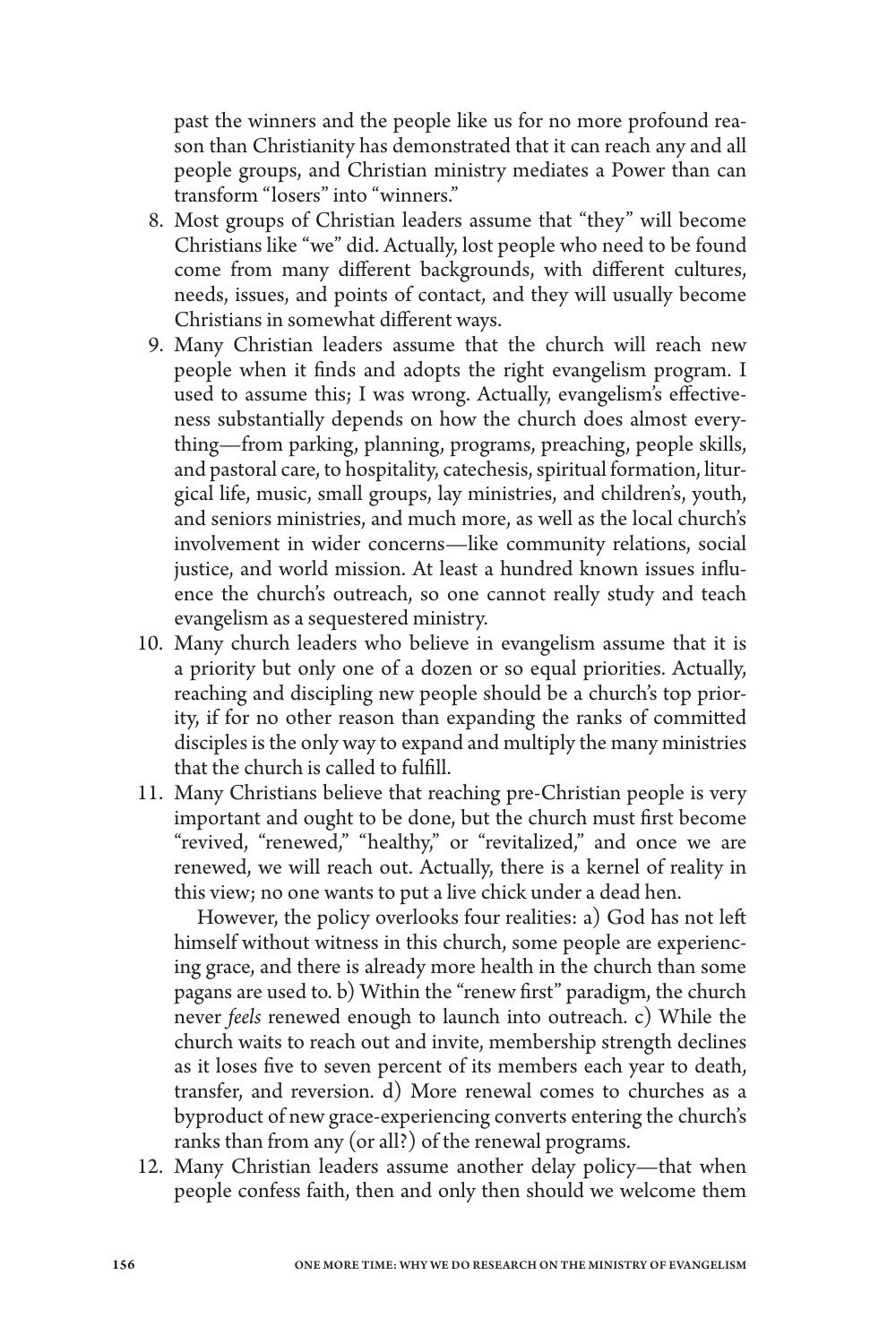into the fellowship ("believing before belonging"). Actually, the forces of secularity and evil do not stack our fallen world on the side of many people finding saving faith. More and more people have to experience vital Christian fellowship before they can believe ("belonging before believing"). For most people, the Christian faith is even more caught than taught.

In summary, in a conversation in 1977, Donald McGavran asked the question that drives our research agenda: "We know how people *ought* to become Christians, but how do they *really* become Christians?"

Some of us, but not nearly enough of us, have discovered the imperative to claim, study, and teach evangelization as a serious academic field, with all of the objectivity and rigor of any other academic field. I have enough experience in this project to predict several experiences for anyone who takes it on.

First, it will take longer than you thought it would. You will be learning your whole career. Your job will always be interesting, energizing, and inspiring, but never finished.

Second, evangelism in the college or theological academy often experiences a "respect" deficit. Some professors in the more traditional disciplines, like theology or homiletics, may smugly claim superiority!9 Oh, and no matter how hard you work at the craft of writing in evangelization's service, do not expect a Nobel Prize for literature!

Third, in this field, as in others, one's commitment to academic openness and objectivity can come with social costs. As one studies Scripture, history, or studies in communication, conversion, or catechesis, for example, one may discover something that does not ratify the folk wisdom of one's church tradition.

Consider one example. In the 1980s, Win Arn researched the thenwidespread assumption that Billy Graham crusades increase the membership rolls in a crusade city's churches. His post-crusade studies in several cities revealed that church membership growth from crusades was statistically negligible. His report was not popularly received in some quarters. Arn's writing and teaching were collegial and diplomatic, not at all polemical or adversarial. In time, more church leaders became open to more effective ways to help people become disciples of Christ and responsible members of his church.

Fourth, do not expect evangelical folk wisdom to go away. Our challenge is analogous to the one that obstetricians face. A professor of obstetrics informs me that his field's biggest challenge is "folk obstetrics"—most

<sup>&</sup>lt;sup>9</sup> That is one reason why I started referring to my field as the study of "Apostolic Ministry." On several occasions, I suggested to stuffy colleagues, "You prepare chaplains; I prepare apostles!" (I do not commend the term as a mere ploy, however. "Apostolic Ministry" may become the field's primary name.)